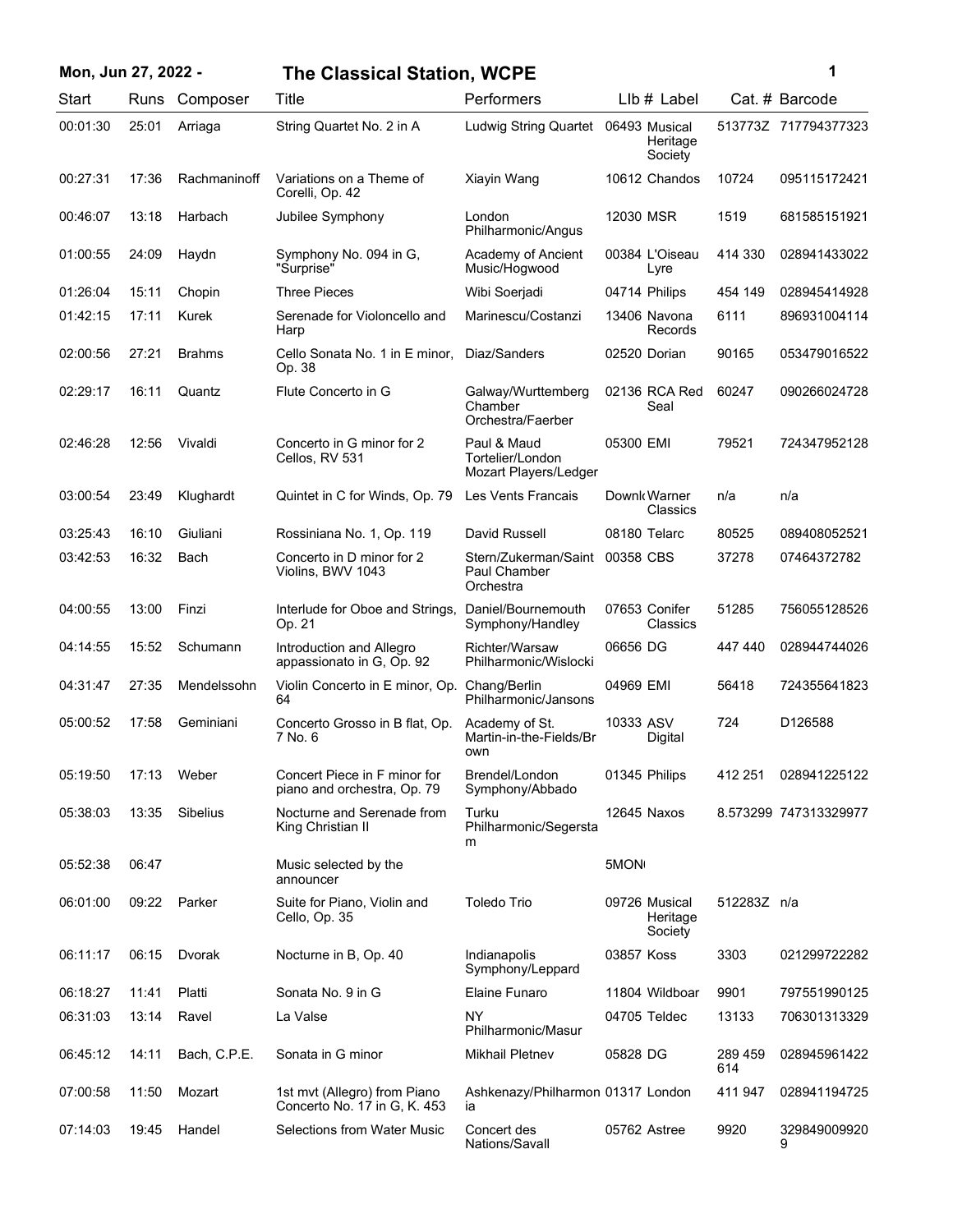| Mon, Jun 27, 2022 - |       |                              | <b>The Classical Station, WCPE</b>                                        |                                                                                |              |                           |                | $\mathbf{2}$          |
|---------------------|-------|------------------------------|---------------------------------------------------------------------------|--------------------------------------------------------------------------------|--------------|---------------------------|----------------|-----------------------|
| Start               | Runs  | Composer                     | Title                                                                     | Performers                                                                     |              | $Llb#$ Label              |                | Cat. # Barcode        |
| 07:35:23            | 09:14 | Haydn                        | 1st mvt from Cello Concerto<br>No. $1$ in $C$                             | Fournier/Lucerne<br>Festival<br>Strings/Baumgartner                            | 04694 DG     |                           | 289 469<br>148 | 028946914823          |
| 07:45:52            | 13:30 | Holst                        | Hammersmith, a Prelude and<br>Scherzo for Orchestra, Op. 52               | London<br>Philharmonic/Boult                                                   | 08148 Lyrita |                           | 222            | 502092602222<br>6     |
| 08:00:57            | 11:30 | Gluck                        | Overture to Iphigenie en Aulide Philharmonia/Klemper 06912 EMI            | er                                                                             |              |                           | 62622          | 724356262225          |
| 08:13:42            | 05:18 | Rodrigo                      | 3rd mvt (Allegro gentile) from<br>Concierto de Aranjuez                   | P. Romero/Academy of 00481 Philips<br>St.<br>Martin-in-the-Fields/Ma<br>rriner |              |                           | 411 440        | 028941144027          |
| 08:20:15            | 05:39 | <b>Buxtehude</b>             | Prelude and Fugue in D minor, Nikolai Demidenko<br>Bux WV140              |                                                                                |              | 02670 Hyperion            | 66781/2        | 034571167817          |
| 08:28:24            | 08:22 | Strauss Jr.                  | The Blue Danube                                                           | Philadelphia<br>Orchestra/Ormandy                                              | 00535 Sony   |                           | 39432          | 07464394322           |
| 08:38:01            | 05:27 | <b>Brahms</b>                | Intermezzo in B flat minor, Op. Glenn Gould<br>117 No. 2                  |                                                                                | 02531 Sony   |                           | 52651          | 07464526512           |
| 08:44:43            | 04:47 | Mussorgsky                   | The Old Castle from Pictures at Slovak<br>an Exhibition                   | Philharmonic/Nazareth                                                          |              | 11036 Naxos               |                | 8.578009 747313800971 |
| 08:50:45            | 08:40 |                              | Music selected by the<br>announcer                                        |                                                                                | 5MON         |                           |                |                       |
| 09:01:15            | 11:35 | Sarasate                     | Carmen Fantasy, Op. 25                                                    | Perlman/Royal<br>Philharmonic/Foster                                           |              | 12041 Warner<br>Classics  | 09390          | 509994093902<br>5     |
| 09:14:05            | 29:59 | Chopin                       | Piano Concerto No. 2 in F<br>minor, Op. 21                                | Rubinstein/Symphony<br>of the Air/Wallenstein                                  | 07297 RCA    |                           | 67902          | 828766790221          |
| 09:45:34            | 13:50 | Amram                        | Theme and Variations on Red<br>River Valley for Flute and<br>Strings      | Ferguson/Colorado<br>Symphony/Amram                                            |              | 12347 Newport<br>Classic  | 85692          | 032466569227          |
| 10:01:14            | 33:37 | Mendelssohn                  | Octet in E flat, Op. 20                                                   | Saint Paul Chamber<br>Orchestra/Zukerman                                       |              | 00433 Philips             | 412 212        | 028941221223          |
| 10:36:21            | 22:47 | Telemann                     | Suite in D for Trumpet and<br>Strings                                     | Burns/American<br>Concerto Orchestra                                           |              | 03453 Dorian              | 80132          | 751758013223          |
| 11:00:58            | 25:28 | Schubert                     | Symphony No. 1 in D, D. 82                                                | Bamberg<br>Symphony/Nott                                                       | Downk Tudor  |                           | 1660           | 812973016601          |
| 11:27:41            | 04:28 | Ponce                        | Prelude and Allemande                                                     | Andres Segovia                                                                 |              | 02820 MCA/Decc 11124<br>a |                | 008811112424          |
| 11:33:39            | 10:06 | Vivaldi                      | Cello Concerto in B minor, RV<br>424                                      | Harnoy/Toronto<br>Chamber<br>Orch/Robinson                                     | 00132 RCA    |                           | 60155          | 090266015528          |
| 11:45:00            | 13:23 | Abel, Karl                   | Symphony No. 6 in E flat                                                  | Cantilena/Shepherd                                                             |              | 01745 Chandos             | 8648           | 501468286482<br>4     |
| 12:00:13            | 05:03 | Debussy                      | Clair de lune from Suite<br>Bergamasque                                   | Wibi Soerjadi                                                                  |              | 04714 Philips             | 454 149        | 028945414928          |
| 12:06:31            | 21:03 | Chevalier de<br>Saint-George | Violin Concerto in D                                                      | Melsted/Tafelmusik/La 06200 CBC<br>mon                                         |              |                           | 5225           | 059582522523          |
| 12:28:49            | 07:40 | Bach                         | 3rd mvt (Allegro) from<br>Keyboard Concerto No. 1 in D<br>minor, BWV 1052 | Schiff/Chamber<br>Orchestra of Europe                                          |              | 02144 London              | 425 676        | 028942567627          |
| 12:37:59            | 12:58 | Respighi                     | Adagio with Variations for Cello Baillie/Philharmonia<br>and Orchestra    | Orchestra/Simon                                                                | 06672 CALA   |                           | 4028           | 6754940287            |
| 12:52:12            | 06:14 |                              | Music selected by the<br>announcer                                        |                                                                                | 5MON         |                           |                |                       |
| 13:00:16            | 30:51 | Dvorak                       | String Quartet No. 5 in F minor, Vlach Quartet<br>Op. 9                   |                                                                                |              | 05123 Naxos               |                | 8.553377 730099437721 |
| 13:32:37            | 15:44 | <b>Britten</b>               | Matinees musicales, Op. 24                                                | English Chamber<br>Orchestra/Gibson                                            | 09446 EMI    | eminence                  | 69865          | 077776986524          |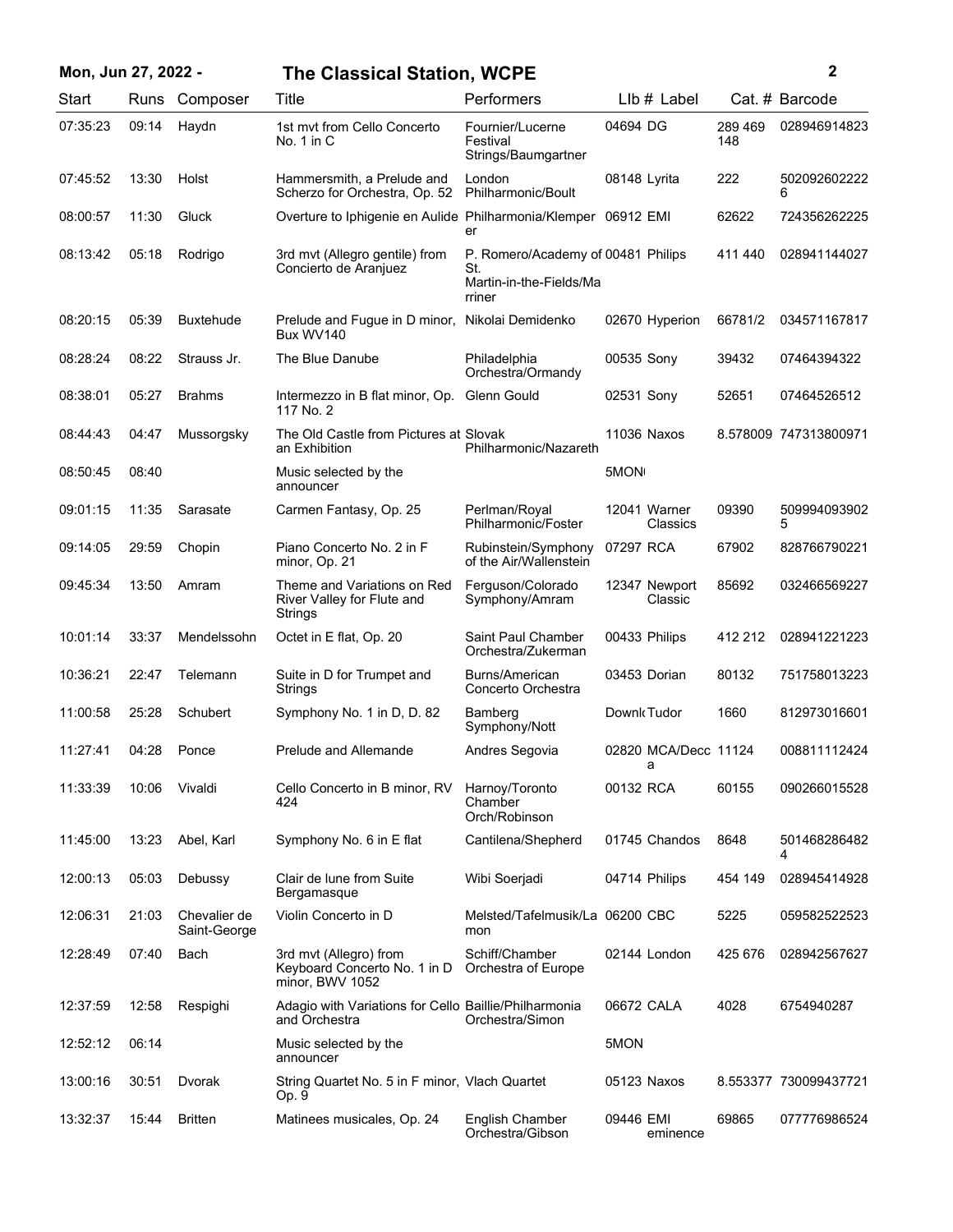## **Mon, Jun 27, 2022 - 3 The Classical Station, WCPE**

| ٦ |
|---|
|   |
|   |
| I |

| Start    | Runs  | Composer            | Title                                                                      | Performers                                              |              | $Llb#$ Label                     |         | Cat. # Barcode        |
|----------|-------|---------------------|----------------------------------------------------------------------------|---------------------------------------------------------|--------------|----------------------------------|---------|-----------------------|
| 13:49:51 | 08:35 | Gade                | Michel Angelo (Concert<br>Overture)                                        | Lyngby-Taarbaeck<br>Symphony/Eriksson                   | 01783 Point  |                                  | 5093    | N/A                   |
| 14:00:16 | 26:12 | Haydn               | Symphony No. 049 in F minor,<br>"The Passion Symphony"                     | L'Estro<br>Armonico/Solomons                            | 01110 Sony   |                                  | 37861   | 07464378612           |
| 14:27:43 | 15:08 | Beethoven           | Piano Sonata No. 14 in C<br>sharp minor, Op. 27 No. 2<br>"Moonlight"       | Eugene Istomin                                          |              | 03662 Reference 69<br>Recordings |         | 030911106928          |
| 14:44:21 | 13:56 | Veracini            | Overture No. 1 in B flat                                                   | Accademia I<br>Filarmonici/Martini                      |              | 06544 Naxos                      |         | 8.553412 730099441223 |
| 15:00:07 | 22:48 | Ravel               | Piano Concerto in G                                                        | de Larroccha/London<br>Philharmonic/Foster              |              | 08440 London                     | 417 583 | 028941758323          |
| 15:24:25 | 18:02 | Wagner              | Siegfried Idyll                                                            | English Chamber<br>Orchestra/Ashkenazy                  |              | 00612 London                     | 410 111 | 028941011121          |
| 15:43:42 | 14:44 | Albéniz             | Three Selections from Suite<br>espanola                                    | Julian Bream                                            | 01508 RCA    |                                  | 14378   | 07863543782           |
| 15:59:41 | 14:00 | Vanhal              | Symphony in C, "Sinfonia<br>comista"                                       | Nicolaus Esterhazy<br>Sinfonia/Grodd                    |              | 07356 Naxos                      |         | 8.554341 636943434123 |
| 16:14:36 | 07:36 | Saint-Saëns         | Finale from Symphony No. 3 in Zamkochian/Boston<br>C minor, Op. 78 "Organ" | Symphony/Munch                                          | 07041 RCA    |                                  | 61387   | 828766138726          |
| 16:23:07 | 13:50 | Mendelssohn         | Fantasy in F sharp minor, Op.<br>28                                        | Jamina Gerl                                             |              | 13281 TYXart                     | 16082   | 425070280082<br>8     |
| 16:37:52 | 07:24 | Schubert            | 4th mvt (Allegro) from String<br>Quartet No. 10 in E flat, D. 87           | Borodin String Quartet 02291 Virgin                     |              |                                  | 91447   | 075679144720          |
| 16:46:31 | 05:16 | Schumann            | 3rd mvt (Scherzo) from Piano<br>Sonata No. 1 in F sharp minor,<br>Op.11    | Leif Ove Andsnes                                        | 04784 EMI    |                                  | 56414   | 724355641427          |
| 16:52:42 | 05:47 | Spohr               | Finale from Nonet for Strings & Consortium<br>Winds, Op. 31                | Classicum/Klocker                                       | 01761 Orfeo  |                                  | 155 871 | N/A                   |
| 16:59:44 | 05:44 | <b>Brahms</b>       | Intermezzo in A, Op. 118 No. 2 Glenn Gould                                 |                                                         | 02531 Sony   |                                  | 52651   | 07464526512           |
| 17:06:23 | 15:58 | Alfven              | Suite from The Mountain King,<br>Op. 37                                    | Royal Scottish National 03590 Naxos<br>Orchestra/Willen |              |                                  |         | 8.553962 730099496223 |
| 17:23:16 | 04:25 | Stamitz, J.         | Final Allegro from Trumpet<br>Concerto in D                                | Hardenberger/Academ 00883 Philips<br>y SMF/Marriner     |              |                                  | 420 203 | 028942020320          |
| 17:28:56 | 08:40 | Strauss Jr.         | Pictures of the North Sea (a<br>waltz)                                     | Vienna<br>Philharmonic/Thielema<br>nn                   | 13652 Sony   | Classical                        | 892     | 19075902 190759028926 |
| 17:38:31 | 07:21 | Tchaikovsky         | Andante cantabile from String<br>Quartet No. 1 in D, Op. 11                | <b>Borodin Quartet</b>                                  | 01465 EMI    |                                  | 49775   | 077774977524          |
| 17:46:47 | 06:00 | Lortzing            | Overture to Czar and<br>Carpenter                                          | Dresden State<br>Orchestra/Vonk                         | 00143 Ars    | Vivendi                          | 2100136 | 410138000049<br>2     |
| 17:53:42 | 04:45 | Debussy             | Sarabande                                                                  | Jean-Bernard Pommier 03333 Virgin                       |              | Classics                         | 61197   | 724356119727          |
| 17:59:42 | 08:58 | Handel              | Trio Sonata No. 1 in B flat                                                | Convivium                                               |              | 05122 Hyperion                   | 67083   | 034571170831          |
| 18:09:35 | 11:46 | Elgar               | Serenade for Strings in E<br>minor, Op. 20                                 | <b>Baltimore</b><br>Symphony/Zinman                     |              | 05477 Telarc                     | 80192   | 089408019227          |
| 18:22:16 | 14:58 | Respighi            | The Fountains of Rome                                                      | Atlanta<br>Symphony/Lane                                |              | 01170 Telarc                     | 80085   | N/A                   |
| 18:38:29 | 05:49 | Telemann            | Selections from Water Music                                                | Musica Antiqua of<br>Cologne/Goebel                     |              | 00274 Archiv                     | 413788  | 028941378828          |
| 18:45:13 | 04:55 | Vaughan<br>Williams | 2nd mvt (Scherzo) from<br>Symphony No. 5 in D                              | Royal<br>Philharmonic/Menuhin                           | 02349 Virgin |                                  | 90733   | 075679073327          |
| 18:51:03 | 08:22 |                     | Music selected by the<br>announcer                                         |                                                         | 5MON         |                                  |         |                       |
| 19:01:15 | 38:49 | Dvorak              | Cello Concerto in B minor, Op.<br>104                                      | Rostropovich/Boston<br>Symphony/Ozawa                   | 01090 Erato  |                                  | 88224   | 326965882242<br>7     |